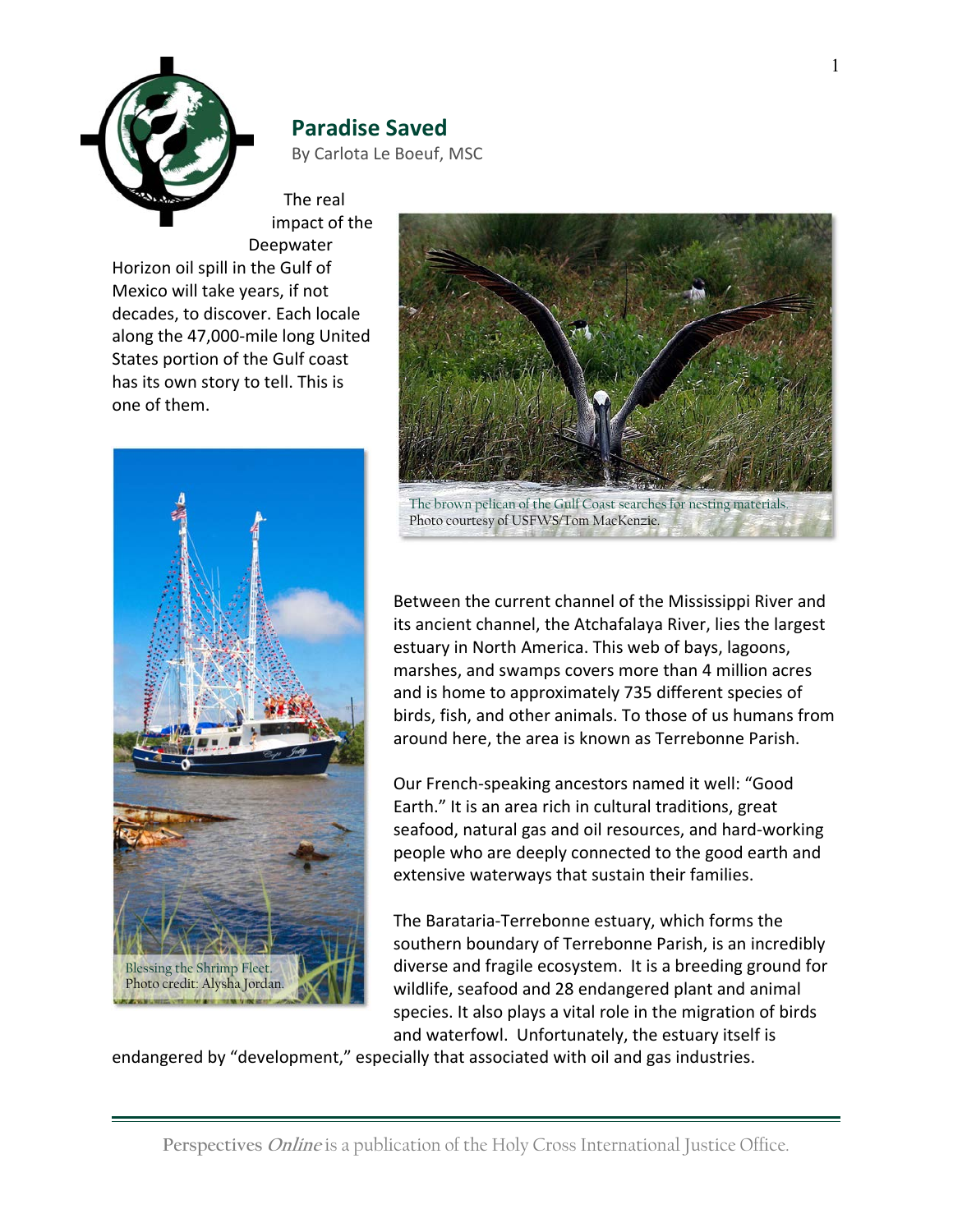

Disaster preparedness is as essential to life on the Louisiana Gulf coast as the air we breathe. The constant threat of hurricanes and tropical storms has created a network of communication and first responders that can be rapidly set in motion. When the Deepwater Horizon oil well exploded last year just fifty-two miles from the coast of Louisiana, business owners, residents, government officials and conservationists went into disaster mode.

Terrebonne Parish. Photos courtesy of United States Coast Guard. ABOVE photo credit: Isaac D. Pacheco. BELOW photo credit: Petty Officer 3rd Class Derek W. Richburg.



Initially, plans for protecting the estuary called for oil booms and sandbags, but teams of experts and volunteers soon realized this would not be the answer. The coast of the estuary does not form a solid line like a beach, which can be sifted through and cleaned. It's more like lacework in its openness and the complexity of floating soil mixed in with extensive waterways and solid ridges. Laying enough oil booms to cover the region would not be possible.